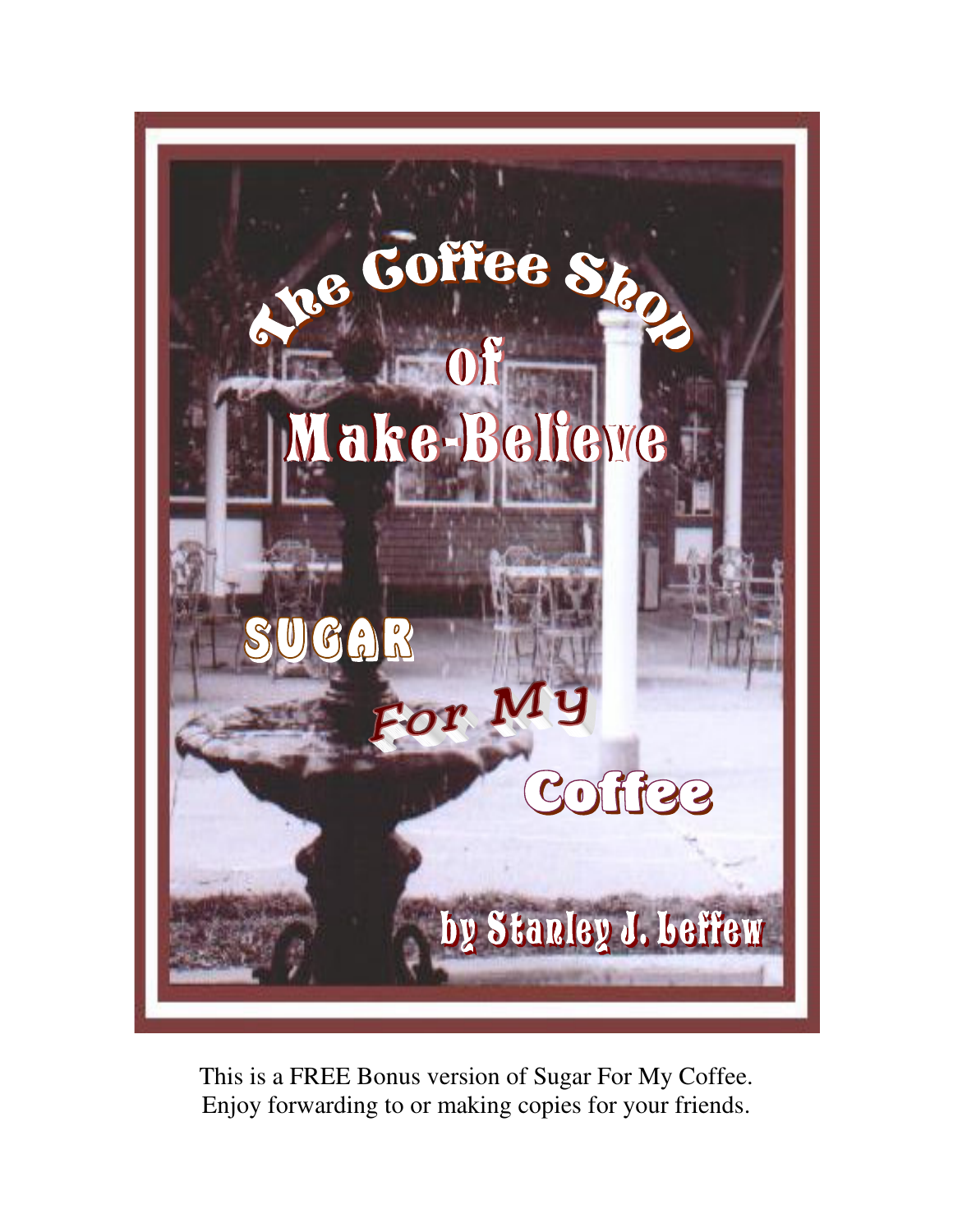

# **The Coffee Shop of Make-Believe SUGAR FOR MY COFFEE**

Published in the U.S.A. Copyright 2006 by Stanley J. Leffew. All rights reserved.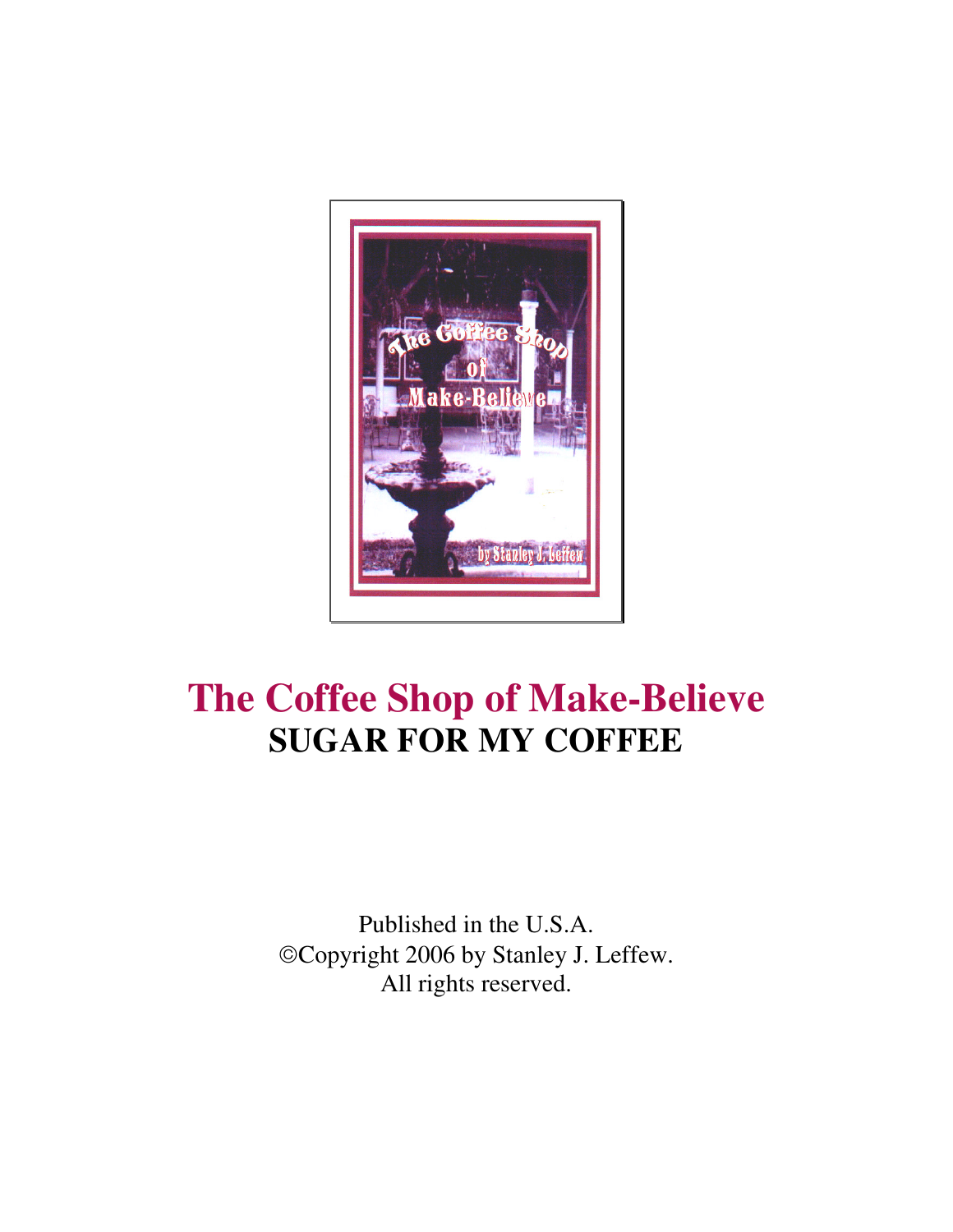

## **Dedicated to people everywhere who let their light SHINE!**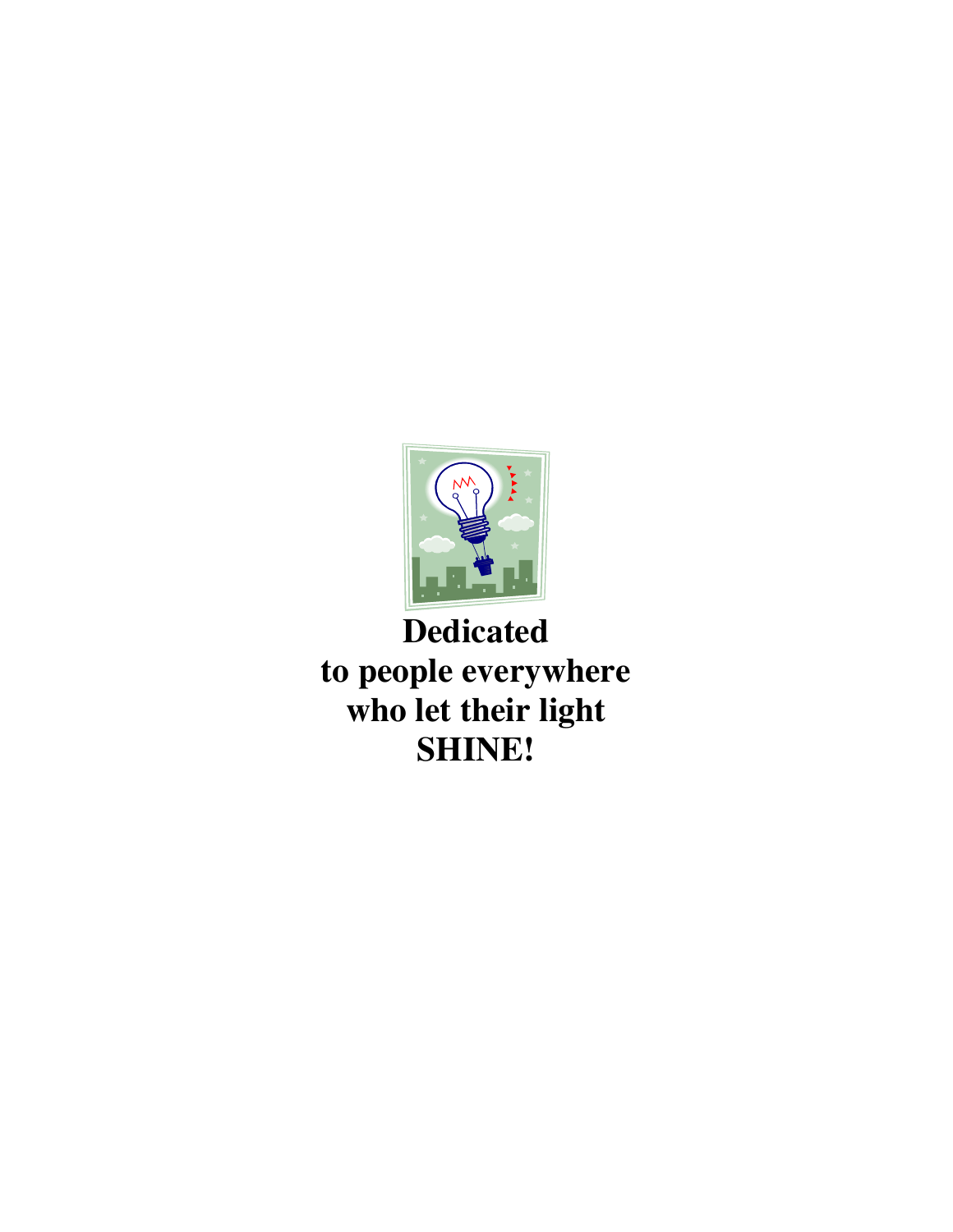## **INTRODUCTION**

I still remember it as if it only happened yesterday.

I was standing in line to order at a restaurant near my house and noticed that everybody seemed a little disoriented and troubled. "Why," I wondered. The air was so heavy with disbelief, it felt as though you could cut through it with a knife.

In an instant, I saw why!

The front page of the newspaper sitting on a counter revealed a wrecked car and headlines about the "Death of a Princess". I had been traveling for a couple of days and hadn't heard.

As I sat down to eat, it hit me what the newspaper meant. I quickly bought the paper and read the story anticipating a punch line. The punch line never came. It was for real. I began to experience some of the same heaviness.

I remember sitting there and thinking about this dominant yet dainty figure that had given the world the belief again in fairy tales. Gone! Gone and way to soon for the world!

A light had gone out, and I felt what everyone else was feeling, the shadows deepening. That's what happens when lights go out in the world. **The world becomes a darker place.** 

I sat down and wrote a song I call, "Lights". I'll share the lyrics of this song in a moment. Before I do, I want to have a word with you about the purpose behind this booklet.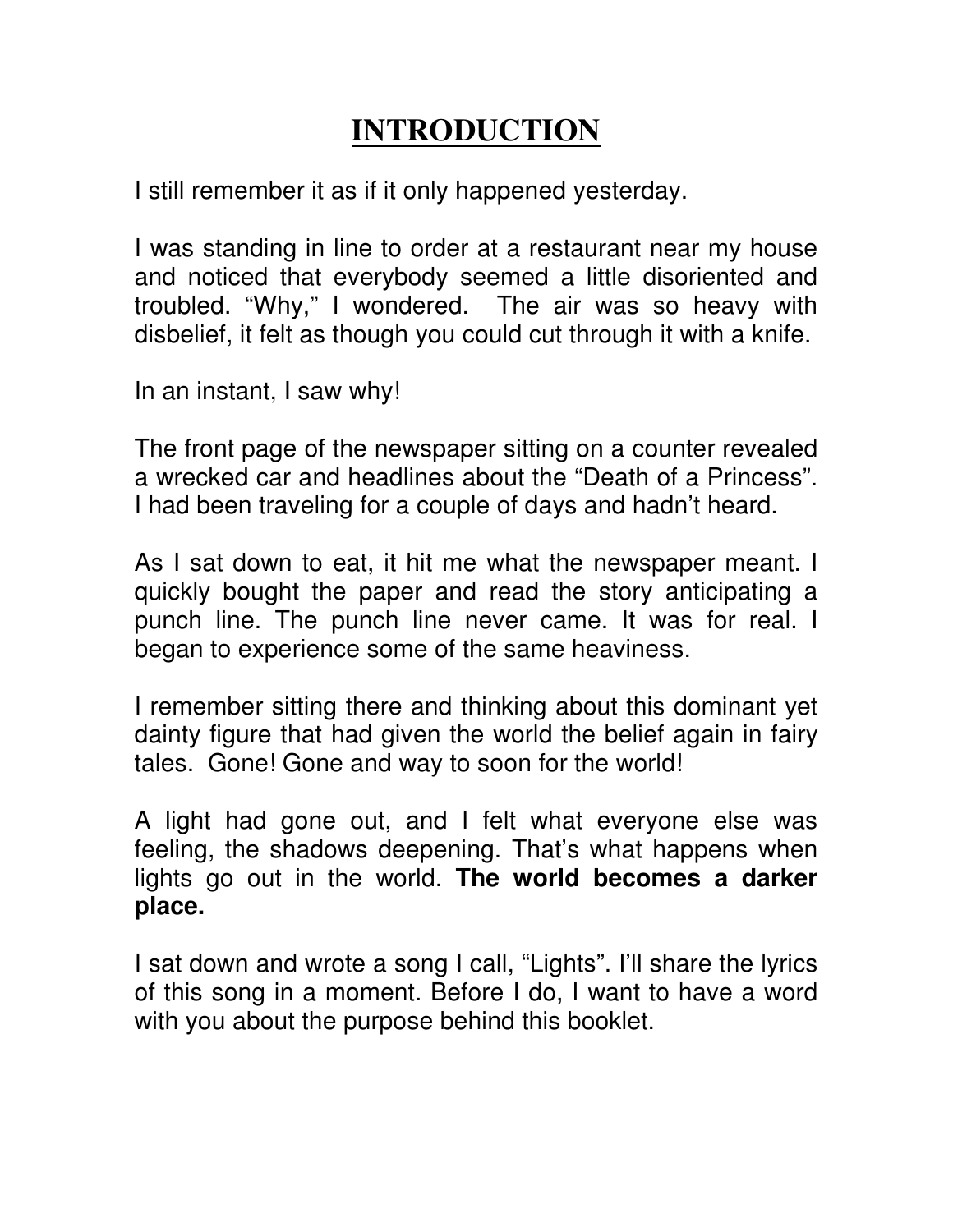## **THE COFFEE SHOP OF MAKE-BELIEVE**

You ever wish you could sit down with someone you admire for the way they enrich the lives of others? You ever see people of influence and wish you had the chance to learn about life from their perspective? Have you ever known anyone without whom the world would be a darker place?

That's what this e-book is about!

It takes us into the world of cyberspace technology, where at the click of a mouse we can all pull up a chair, grab a cup of coffee, and get to know several guests of an imaginary coffee shop that I call, **The Coffee Shop of Make-Believe.**

These guests are among the greatest lights currently shining in the world, and our presence together in "The Coffee Shop" becomes, "Sugar For My Coffee".

I like to close my writings with this segment. I've picked out some great ones for you in this e-book. I hope the sugar is sweet for you as you journey through this All-Star collection from our series, "Sugar For My Coffee" in "The Coffee Shop of Make-Believe".

Are all these "lights" perfect? Not hardly. That book will never be written. This book is written to help us connect with those who do at least try to use their platform as a function of good will to enrich others. I may not be happy with everything about some of these "lights," but I sure am thankful for the ways they do try to illuminate some of the darkness in the world.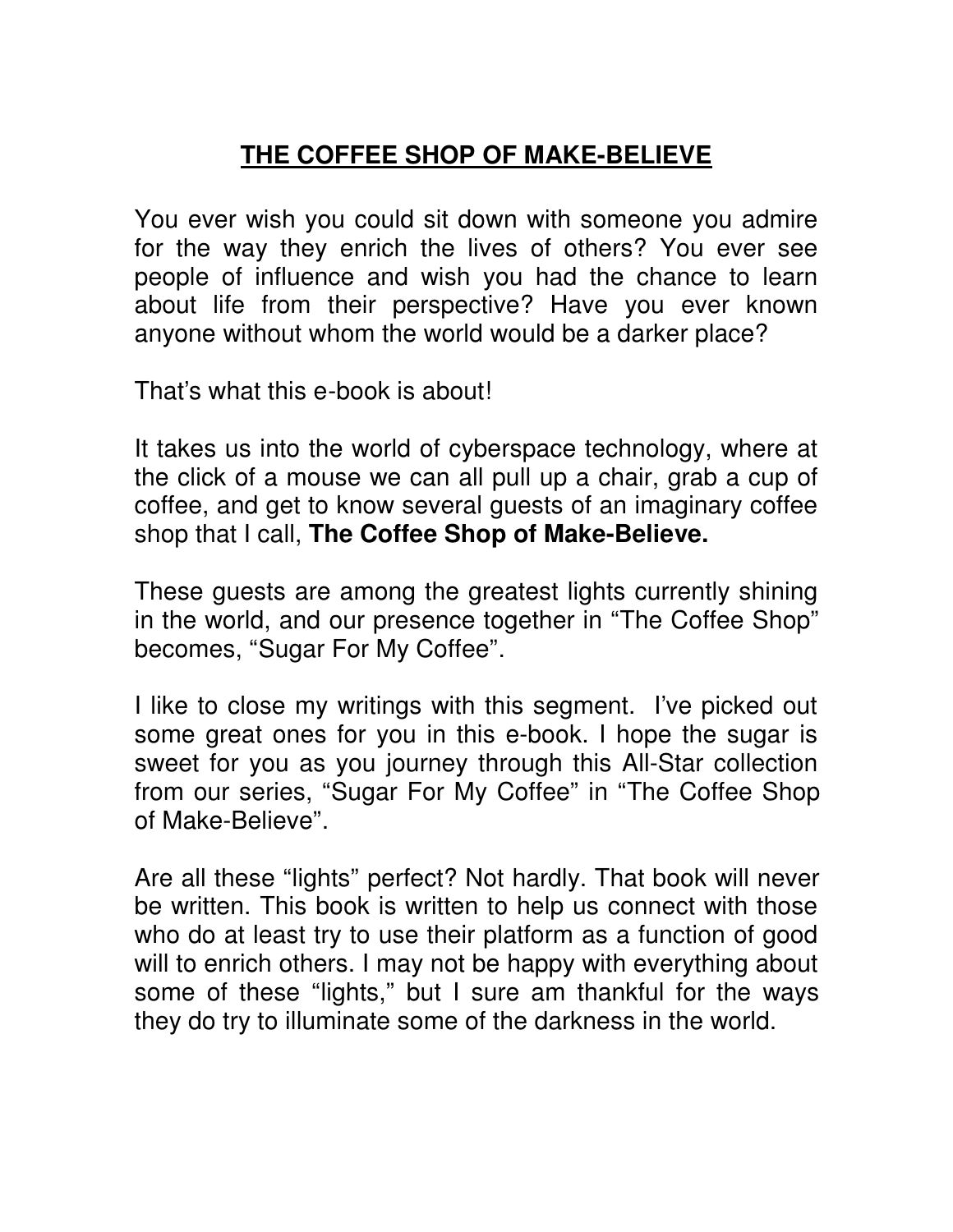# **Lights**

"Every now and then, they grace the land, And holding out their arms, they give the world a hand. Illuminating darkness with the presence of their light And causing day to spring forth where once was only night.

Tonight a light's gone out across the land, And broken empty lives reach out for a hand. So, as we bow our knees and turn our hearts up to the sky, The world sure could use, the world sure could use, the world sure could use another Princess Di'.

The worlds a brighter place as their light shines, Cause there's so many "I don't cares" and "neverminds". When will we learn to appreciate the light that their lives give, And follow in their footsteps helping others better live?

Tonight a light's gone out across the land, And broken empty lives reach out for a hand. So, as we bow our knees and turn our hearts up to the sky, The world sure could use, the world sure could use, the world sure could use another Princess Di'.

It's not in living up in a Palace that we reign in someone's heart. We need more who shine their light, striving each to do their part.

Tonight a light's gone out across the land, And broken empty lives reach out for a hand. So, as we bow our knees and turn our hearts up to the sky, The world sure could use, the world sure could use, the world sure could use another Princess Di'.

The world sure could use, the world sure could use, the world sure could use a few more Princess Di's."

**[© Copyright, 1997 Stanley J. Leffew]**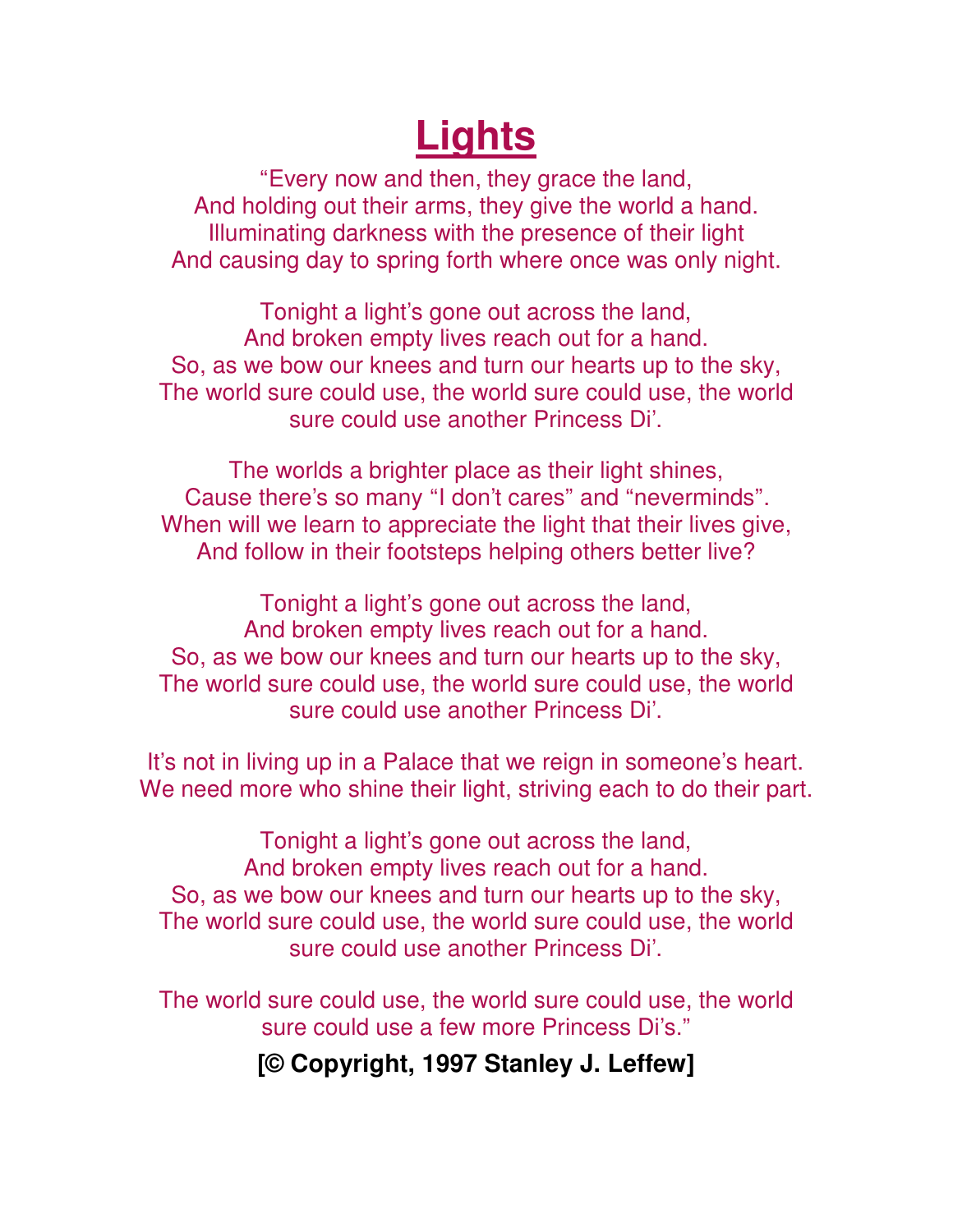





of Make -Believe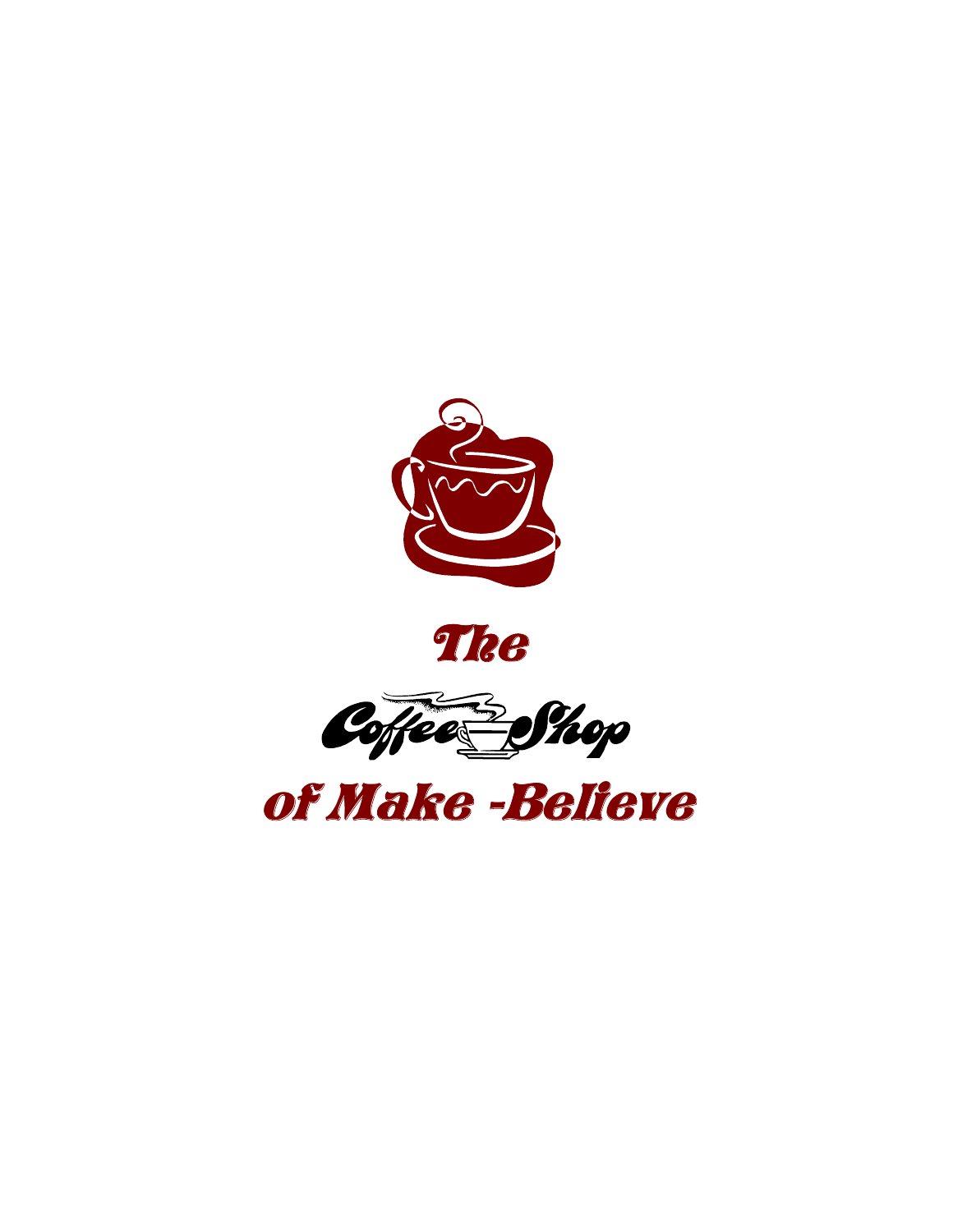

Here we discover the individuals with whom this author would be most honored to sit across from and enjoy a coffee break. I close all my writings with this entrance into **The Coffee Shop of Make-Believe** to introduce my readers to another Success Mentor for life empowerment. That person's presence at the table would be **Sugar For My Coffee**!

He said, "We spend our day either preparing or repairing. Preparing allows us to focus on today, while repairing forces us to clean up yesterday. Preparing invests for the future, repairing pays down past debts. Preparing increases efficiency, but repairing consumes precious time……Cherish each day to grow and develop, and avoid making mistakes which will return to haunt you. Remember: the secret of your success is determined by your daily agenda."

Today's coffee break guest: John Maxwell

#### **John Maxwell**

I remember how blown away I was after I read, "The 21 Irrefutable Laws Of Leadership." This book by John Maxwell so impressed me I created overviews of each of the 21 Irrefutable Laws and saved them on my computer for easy accessibility.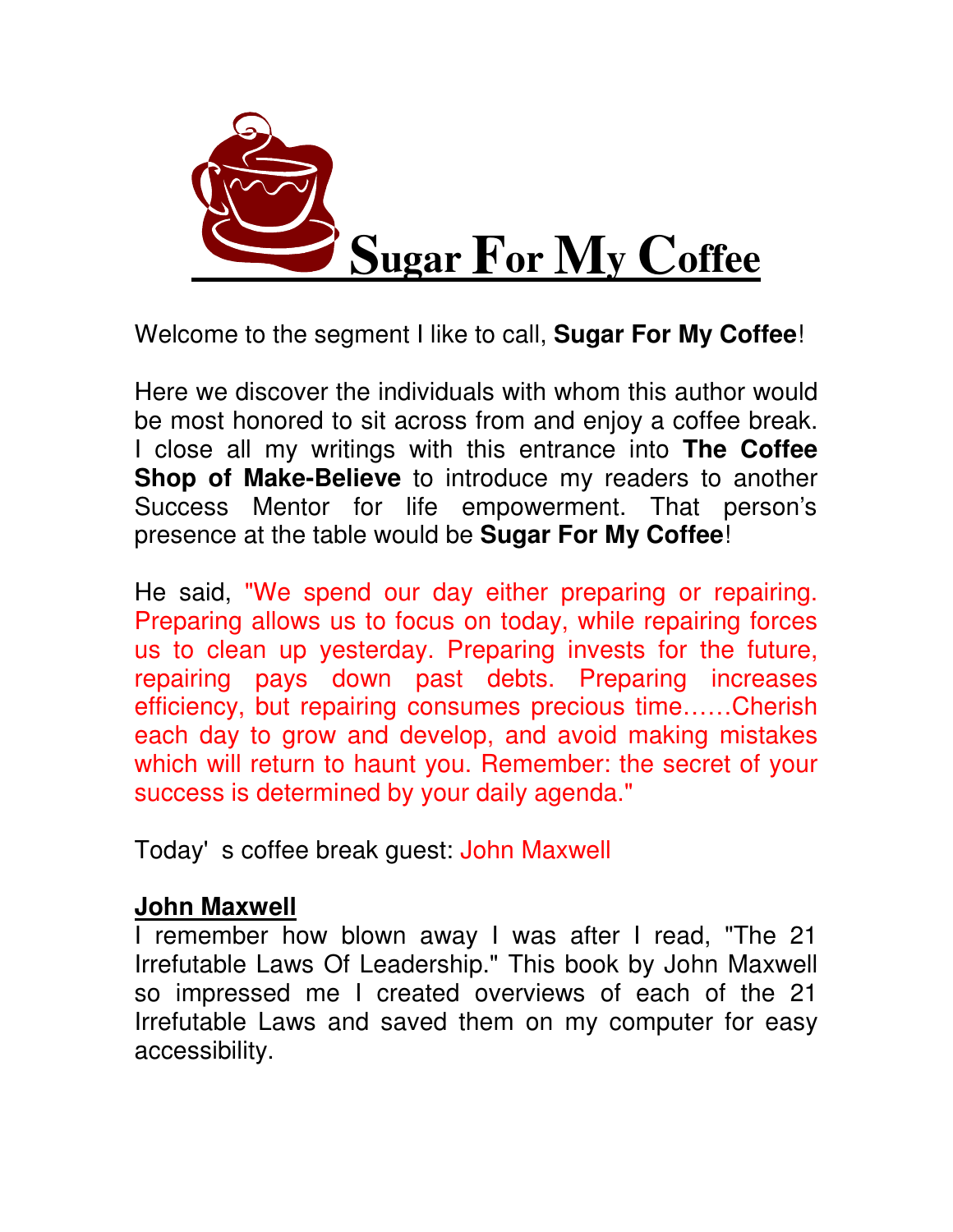I am so thrilled to have John Maxwell as my guest in this segment of "Sugar For My Coffee."

John Maxwell is a best selling author. Some of his works are:

- The 21 Irrefutable Laws of Leadership
- The 21 Indispensable Qualities of a Leader
- Failing Forward

If I had to choose one person to mentor me about life and leadership, it would be John Maxwell. In a world that confuses popularity with influence, John exemplifies how influence beats popularity every time.

His material is some of the most recommended resources on life enrichment and leadership available today. A wealth of insight to assist you in your journey of success is available to you right now, at the tips of your fingers. It is indeed my pleasure to have John Maxwell as a guest in "The Coffee Shop of Make-Believe".

Those of you who are familiar with this segment of my work know that you can join us for this coffee break any time you wish. You only have to grab a cup of coffee, pull up a seat at the table and get to know our guest. You can do that now by visiting the following Website on the INTERNET.

- John Maxwell [maximumimpact.com](http://maximumimpact.com/)
- For my site, visit notjustanight.com

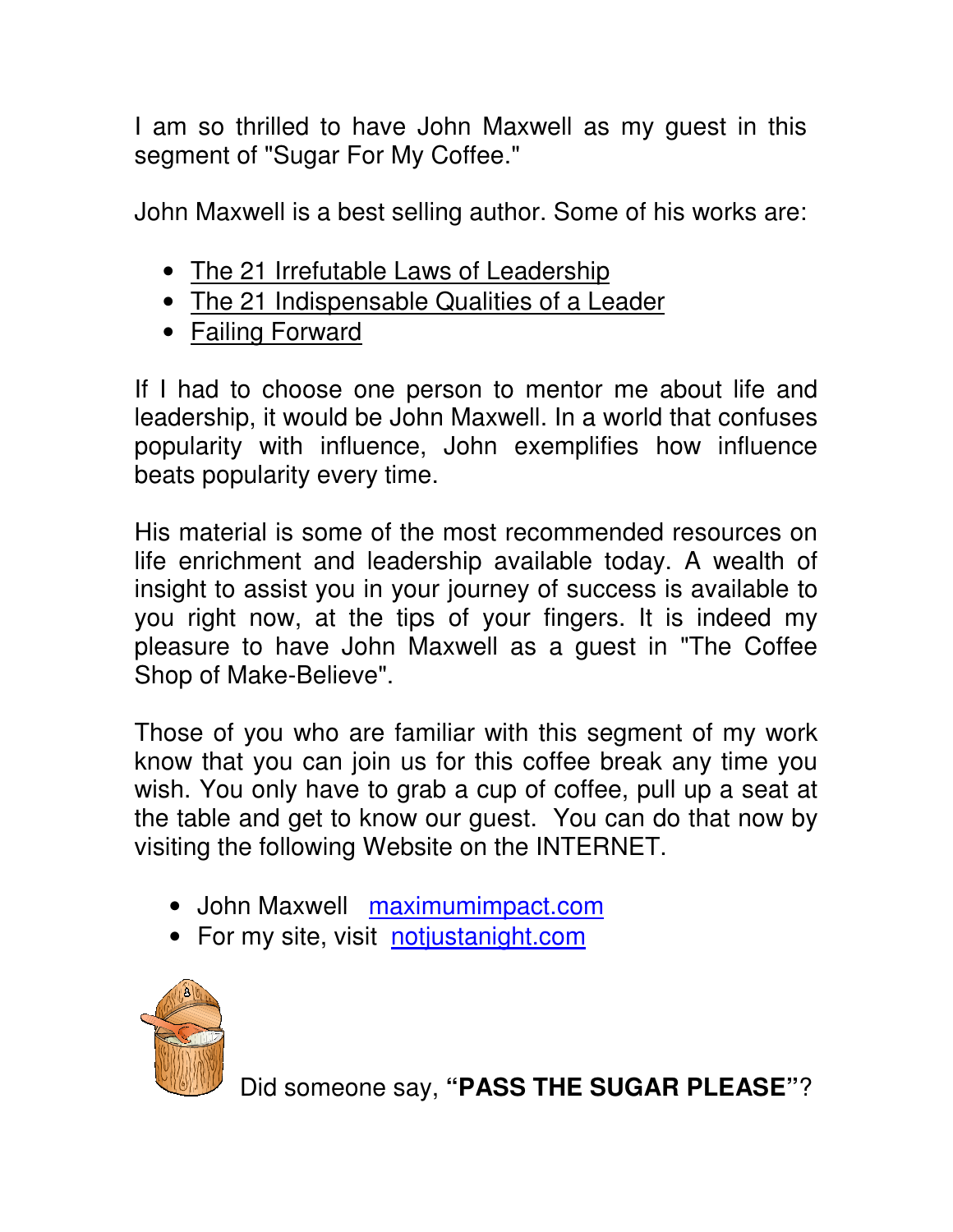

Here we discover the individuals with whom this author would be most honored to sit across from and enjoy a coffee break. I close all my writings with this entrance into **The Coffee Shop of Make-Believe** to introduce my readers to another Success Mentor for life empowerment. That person's presence at the table would be **Sugar For My Coffee**!

He said, "Did you know ... that you as a woman, by virtue of your femininity, have in your hands the delicious power to make a man fall in love with you, influence a man to your way of thinking, bring him to his knees, make him want to spend his life with you -- and want to fulfill your every desire?"

We will meet our guest in a moment.

Before we do, I need to ask some questions.

Ladies, you ever catch yourself wondering how much you really know about the man in your life?

You ever find yourself wishing you knew what to do to become the woman that men love and will never leave?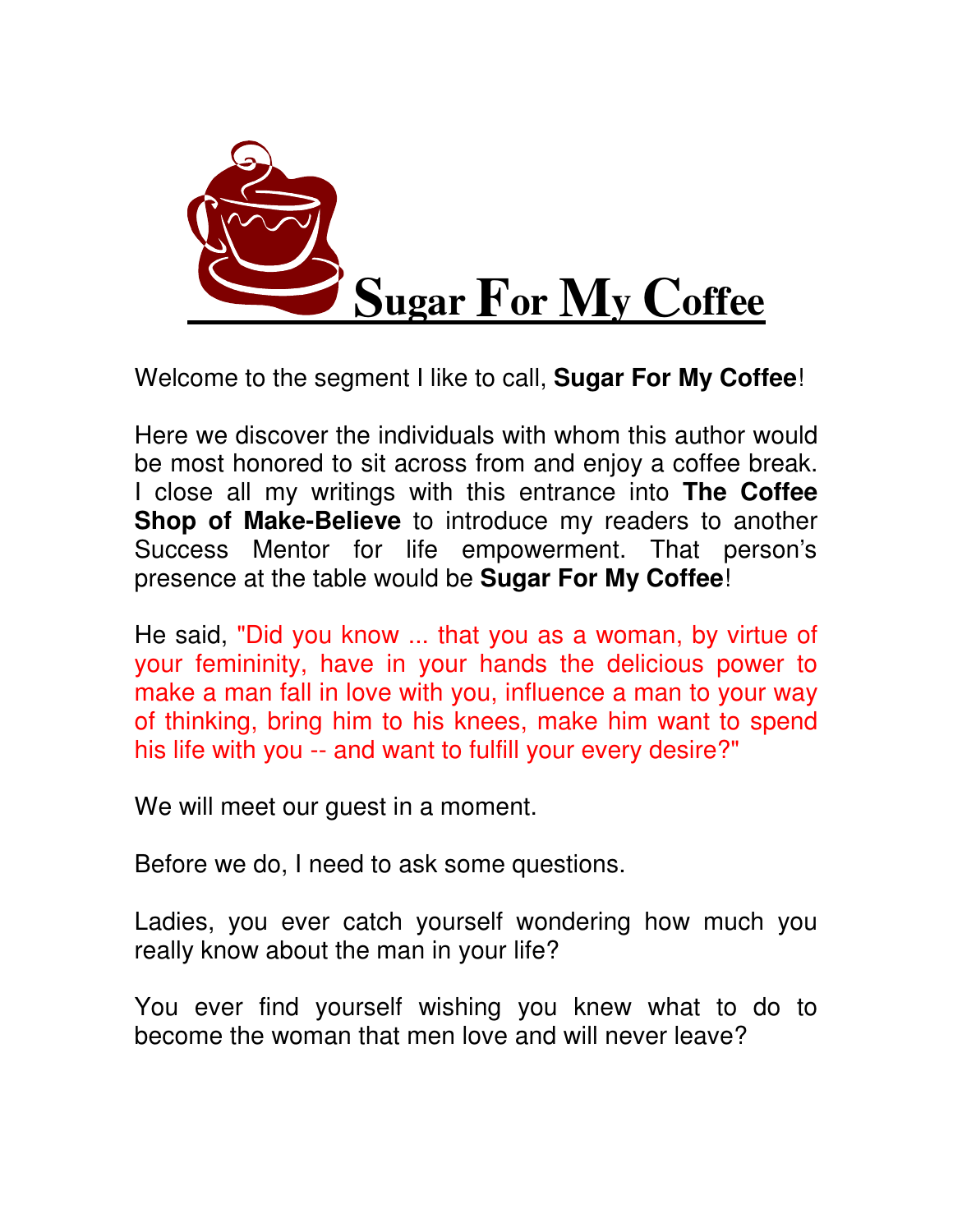Ladies, you will take on so much more personal value in the eyes of your man when you find out the steps to becoming the kind of woman that men adore. This is just one of the many important messages taught by today's guest of The Coffee Shop of Make-Believe.

Today's coffee break guest: Bob Grant, L.P.C.

Bob Grant has been a Licensed Professional Counselor, therapist, and relationship coach for 16 years. He is called The Relationship Doctor because he has saved dozens of relationships/marriages from disaster, dissolution -- and just plain boredom. People all around the world have discovered his prescription for finding love, keeping passion alive, and reigniting relationships that have lost their spark.

Those of you who are familiar with this segment of my work know that you can join us for this coffee break any time you wish. You only have to grab a cup of coffee, pull up a seat at the table and get to know our guest. You can get to know Bob Grant by visiting the following Website on the INTERNET.

Get to know Bob Grant and discover how you can become [the kind of woman that men adore.](http://6elements.liebe17.hop.clickbank.net/)

For my site, visit [notjustanight.com](http://www.advice-for-lifetime-relationships.com/lasting-relationships.html)

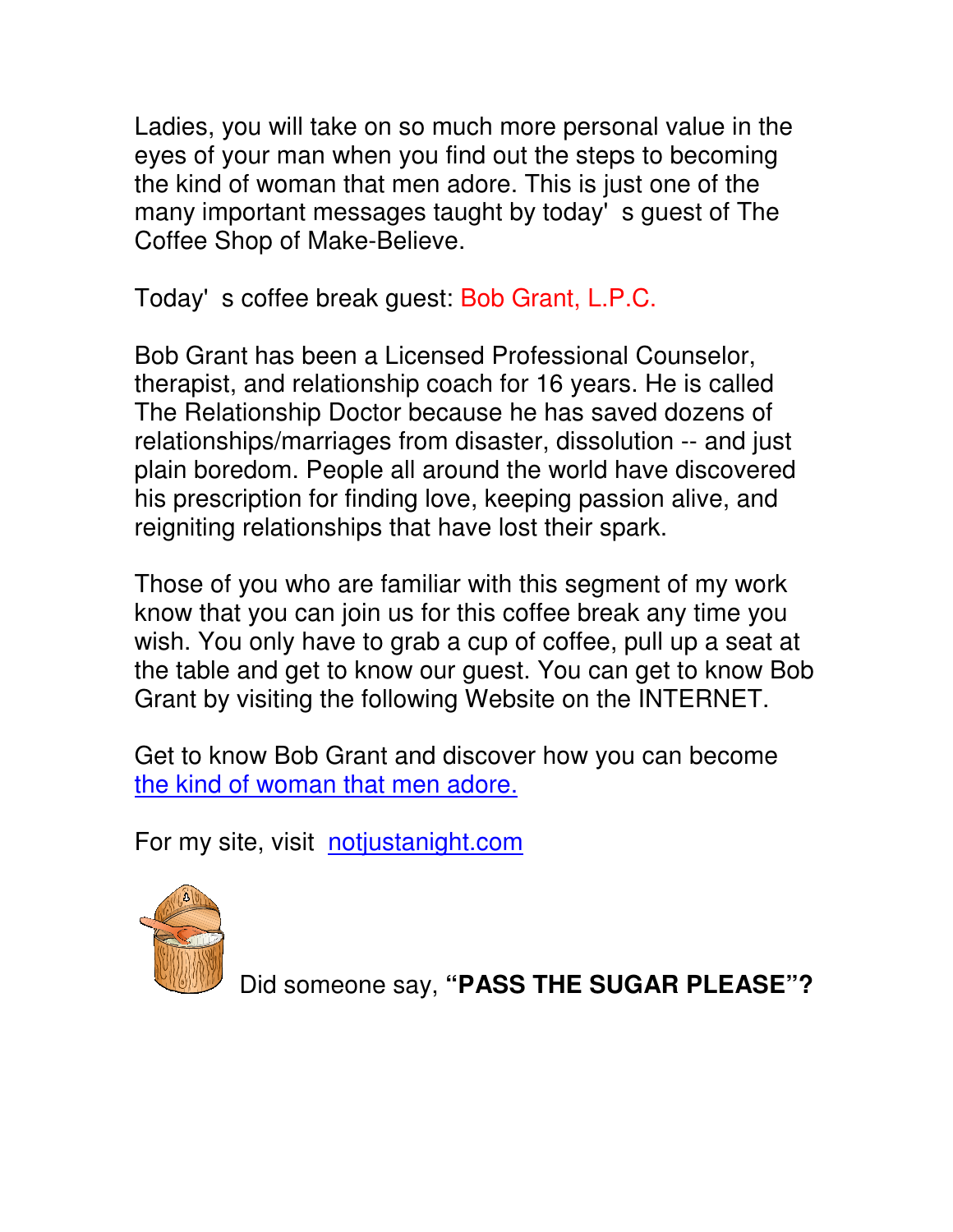

Here we discover the individuals with whom this author would be most honored to sit across from and enjoy a coffee break. I close all my writings with this entrance into **The Coffee Shop of Make-Believe** to introduce my readers to another Success Mentor for life empowerment. That person's presence at the table would be **Sugar For My Coffee**!

Today's coffee break guest: **Ken Evoy**

## **Ken Evoy**

Where does one begin with Ken Evoy? Ken is a Canadian physician who formerly taught and practiced emergency medicine at McGill University in Montreal, Canada. He still enjoys practicing medicine, but now as a hobby that he loves.

Before becoming as he likes to call it, "web-sessed", Ken and his wife designed toys and games. They sold 23 of their inventions to large companies around the world, generating millions of dollars in royalty revenues along the way.

After these successes, Ken developed a passion for the Internet. He launched a SYSTEM that today is one of the most successful ventures anyone desiring to follow their dreams can embrace. How about I let Ken tell you in his own words.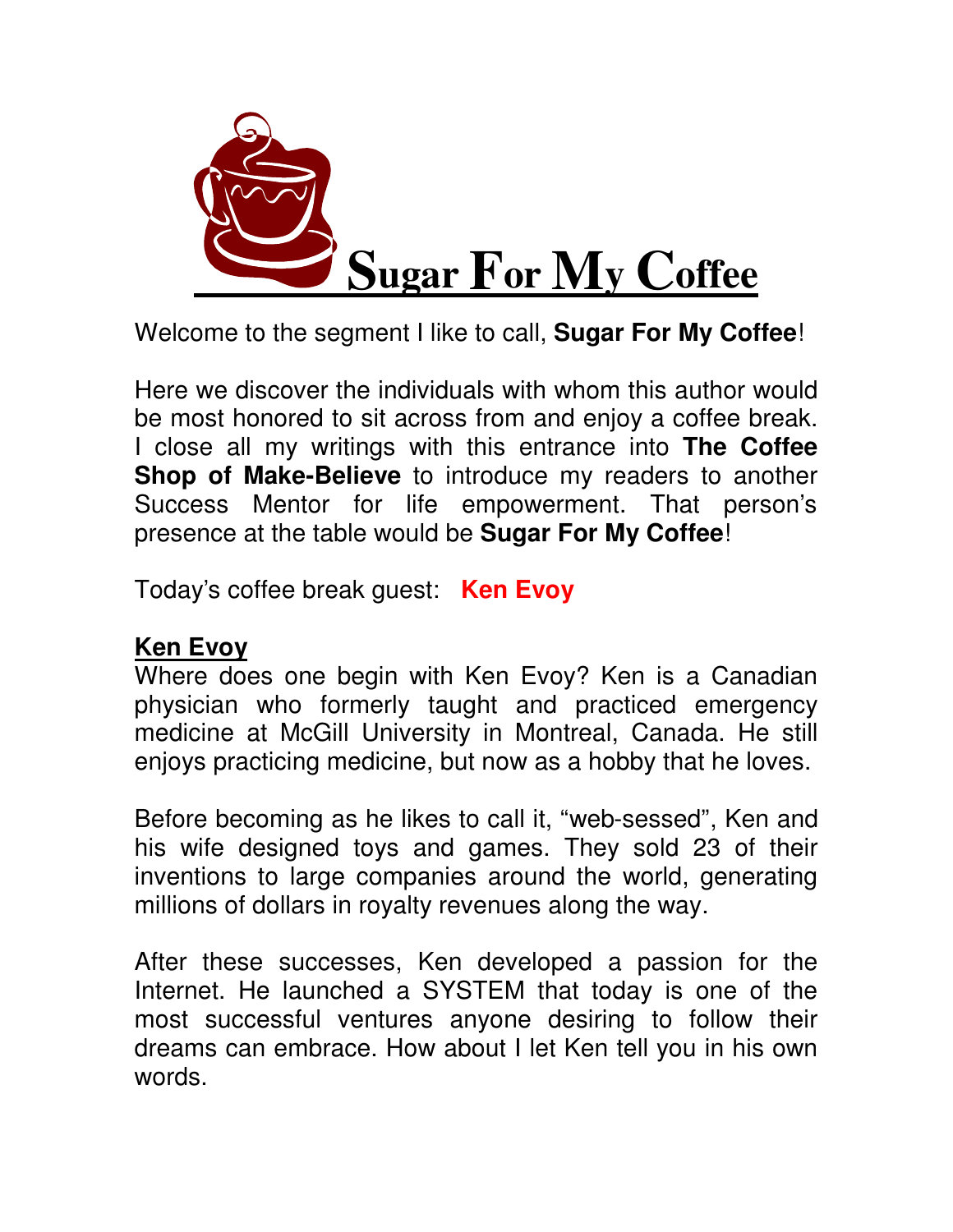"First, I could see immediately that I could control the result. I understood that if I had a great product and then designed a site that would sell effectively and then attract targeted traffic, the project would succeed. I knew that I had a great piece of software (I loved and used it regularly, and made money with it). But there were still two big questions…

- Could I design a site that would sell this near-impossibleto-sell-project?
- Could I attract customers?

I was not sure about the answers to these two questions at that time, 'way back' in late '96. But I am now… Since our launch in November 1997, I have proven that the answers to those two questions are resounding YESs." That "challenge" now helps people from all walks of life live their passions, become INFOpreneurs with their hobbies, and grow their sphere of influence all around the world. This is the REAL DEAL!

Those of you who are familiar with this segment of my work know that you can join us for this cup of coffee any time you wish. You only have to grab a cup of coffee, pull up a seat at the table and get to know our guest. You can get to know Ken Evoy and the products he has developed for your empowerment by visiting the following Websites.

See why the online world is talking about Ken Evoy by visiting [buildit.sitesell.com](http://buildit.sitesell.com/uFactor.html)

For my site, visit [notjustanight.com](http://www.advice-for-lifetime-relationships.com/lasting-relationships.html)

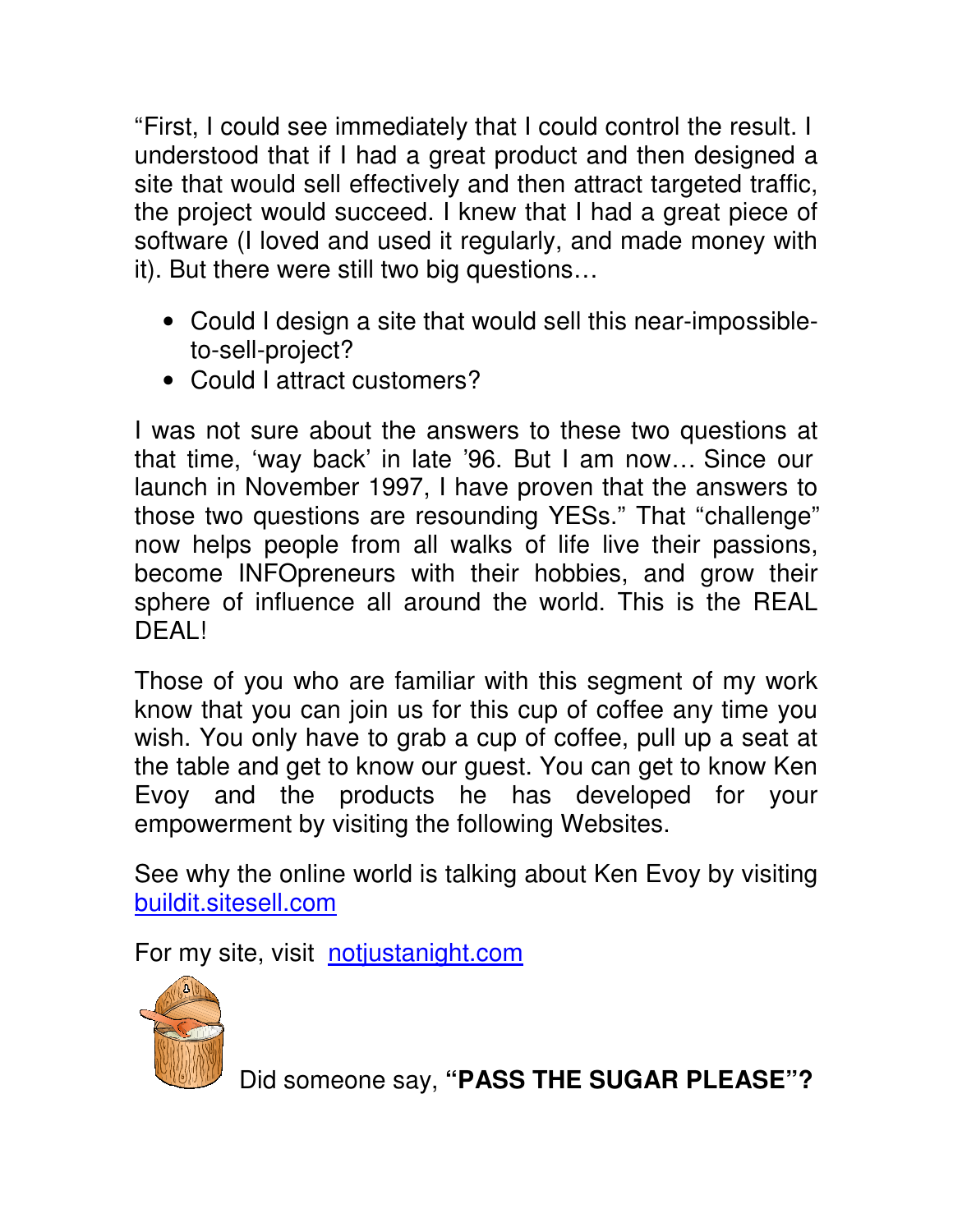

Here we discover the individuals with whom this author would be most honored to sit across from and enjoy a coffee break. I close all my writings with this entrance into **The Coffee Shop of Make-Believe** to introduce my readers to another Success Mentor for life empowerment. That person's presence at the table would be **Sugar For My Coffee**!

He said, **"Don't wish it was easier; wish you were better. Don't wish for less problems; wish for more skills. Don't wish for less challenges; wish for more wisdom."**

Today's coffee break guest: **Jim Rohn**

## **Jim Rohn**

America's foremost business philosopher! Talking about insight! Anyone who is blessed to sit under this man's teachings about life WILL NOT remain the same. There isn't anyone I would want my children learning from more than Jim Rohn (and that is the greatest compliment I can give any man).

His wisdom creates paradigm shifts in people's thinking.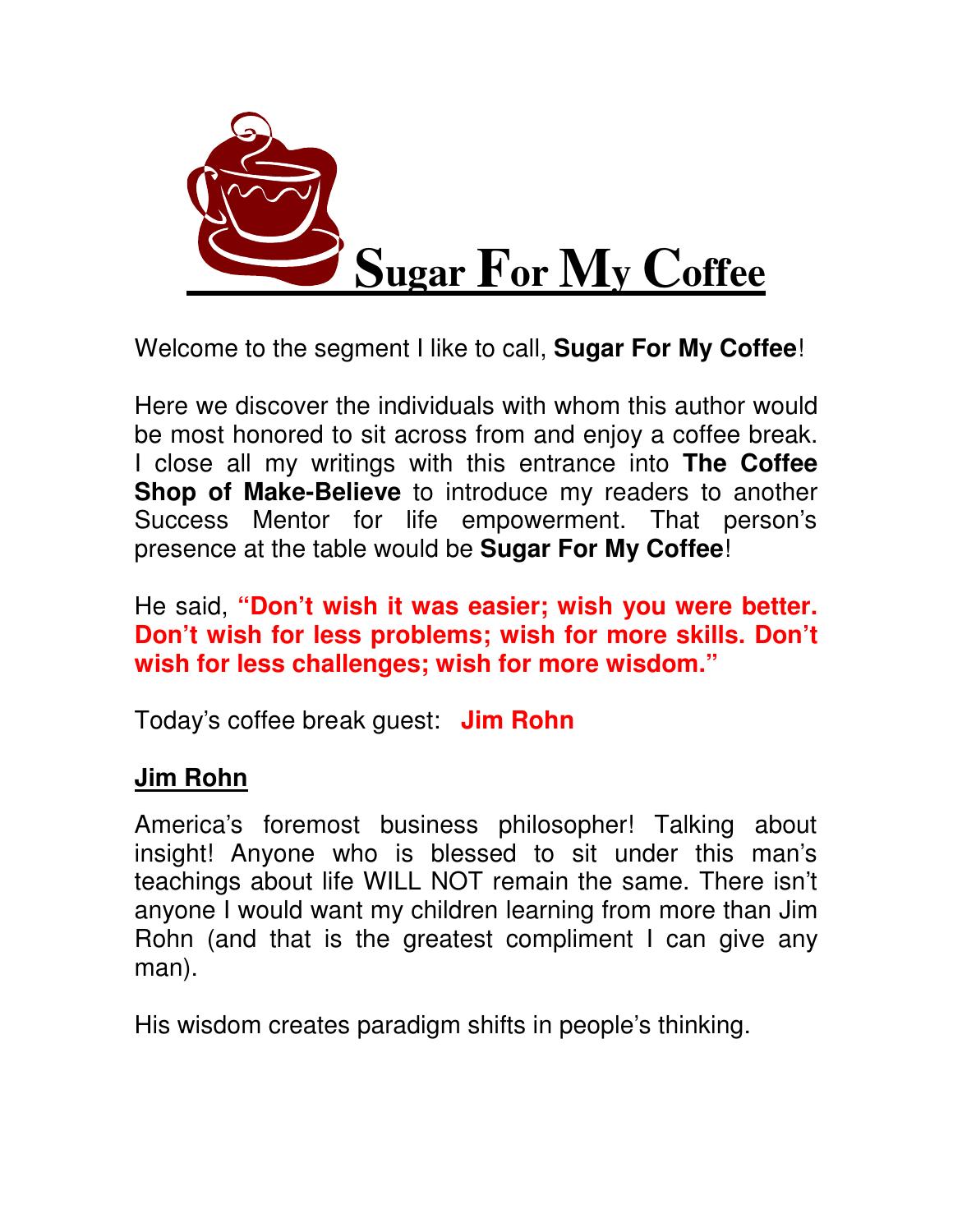I challenge anyone wishing to become more to find out everything they can about this man and then get ready to GROOOOOOOW.

Jim Rohn is the author of over 17 different books, audio and video programs and his Seminars span over 39 years. His insight is invaluable.

The one thing above all else that you will learn from Jim Rohn is the importance of becoming more in life so you can have more in life.

Some of **Jim Rohn's** works include:

- **Cultivating an Unshakable Character**
- **The Power of Ambition**
- **The Art of Exceptional Living**
- **Take Charge of Your Life**
- **How to Have Your Best Year Ever**

Those of you who are familiar with this segment of my work know that you can join us for this coffee break any time you wish. You only have to grab a cup of coffee, pull up a seat at the table and get to know our guest. You can get to know Jim Rohn's message and the products he has developed for your empowerment by visiting the following Website on the INTERNET.

- For Jim Rohn visit jimrohn.com
- For my site visit notiustanight.com

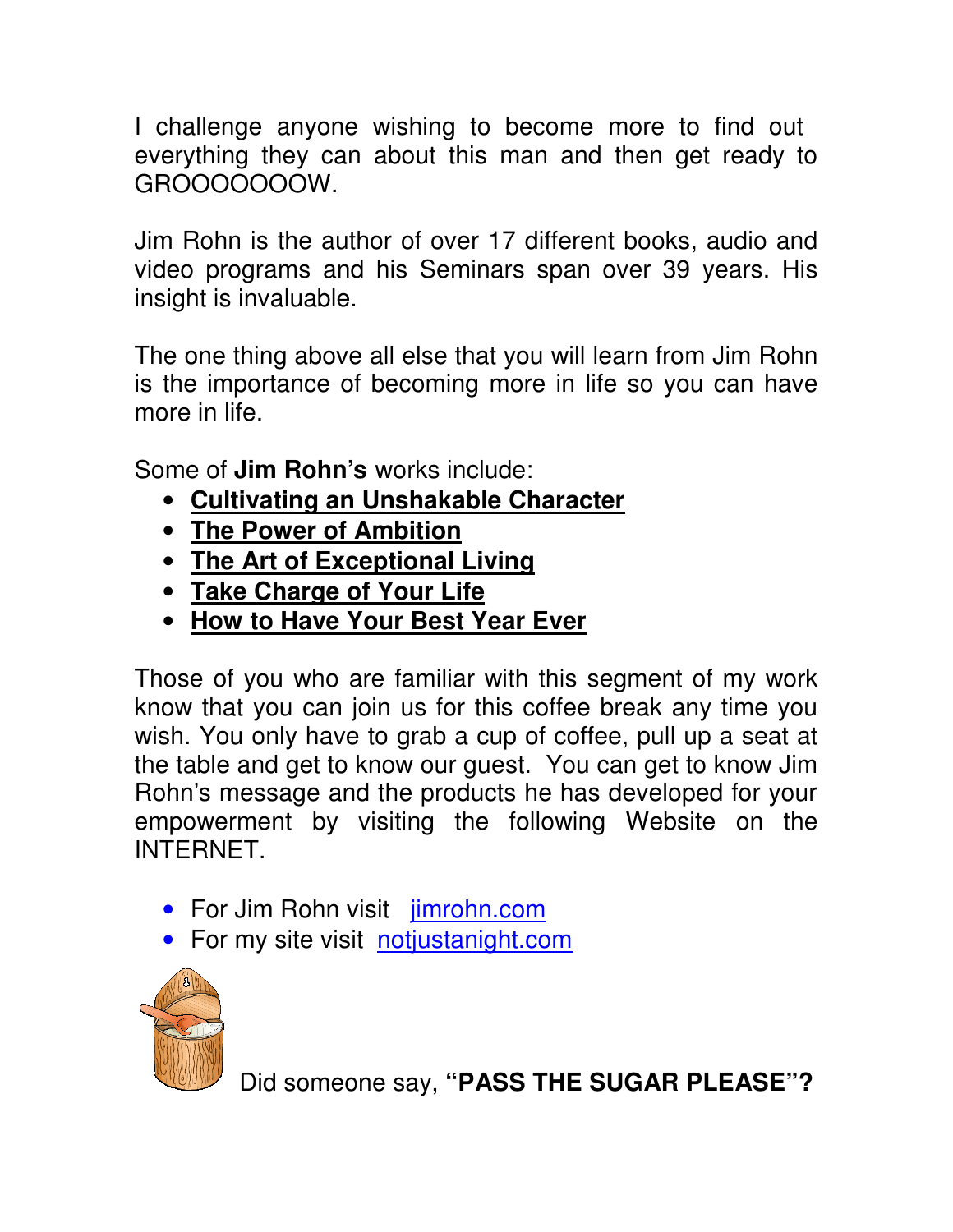

Here we discover the individuals with whom this author would be most honored to sit across from and enjoy a coffee break. I close all my writings with this entrance into **The Coffee Shop of Make-Believe** to introduce my readers to another Success Mentor for life empowerment. That person's presence at the table would be **Sugar For My Coffee**!

He said: "One of the least romantic days of the year is Valentine's Day. Yes, you heard me correctly. The majority of men act like robots, purchasing flowers and chocolates for their sweethearts because that is what everyone else is doing. Many people celebrate the day out of obligation rather than celebration."

Our coffee break guest for today: Michael Webb

Michael has been called, "The World's Most Romantic Man", "America's Romance Expert" and "Mr. Romance". If you have ever been blessed to read one of Michael' sbooks or e-books, you know they are power-packed with some of the best relationship building ideas and resources you can find.

Here is what the media is saying about Michael.

\* "Turn to Michael Webb when you want to become the man of every woman's fanatsy". Chicago Daily Herald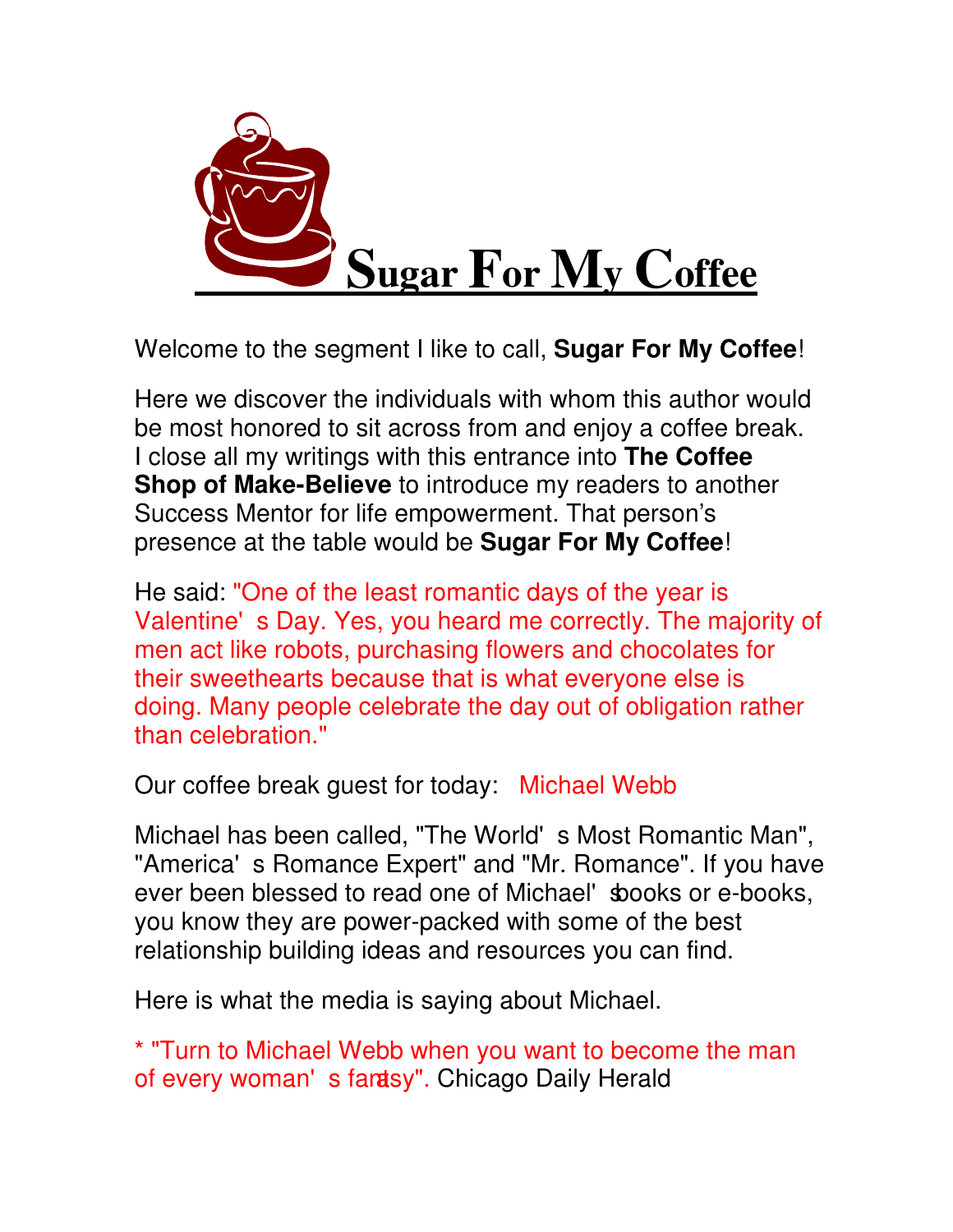\* "He's discovered the secrets of keeping passion alive. They go beyond the ordinary shtick of sending flowers or buying candy." Houston Chronicle

\* "He helps men bring back the sizzle in their relationships." Fort Wayne Journal Gazette

Some works by Michael Webb are:

- [1000 Questions For Couples](http://6elements.couples.hop.clickbank.net/)
- [300 Creative Dates](http://6elements.300dates.hop.clickbank.net/)
- [The Romantic's Guide to Popping the Questio](http://6elements.proposals.hop.clickbank.net/)n

Michael has appeared on over 500 radio and television shows including NBC News, The Other Half and Oprah. His material is some of the most recommended resources on relationships available today and his website receives millions of visitors each year.

Those of you who are familiar with this segment of my work know that you can join us for this coffee break any time you wish. You only have to grab a cup of coffee, pull up a seat at the table and get to know our guest. You can do that now by visiting the following website's on the Internet

- For more about Michael visit [Michael Webb](http://6elements.50secrets.hop.clickbank.net/)
- For my site, visit [notjustanight.com](http://www.advice-for-lifetime-relationships.com/lasting-relationships.html)

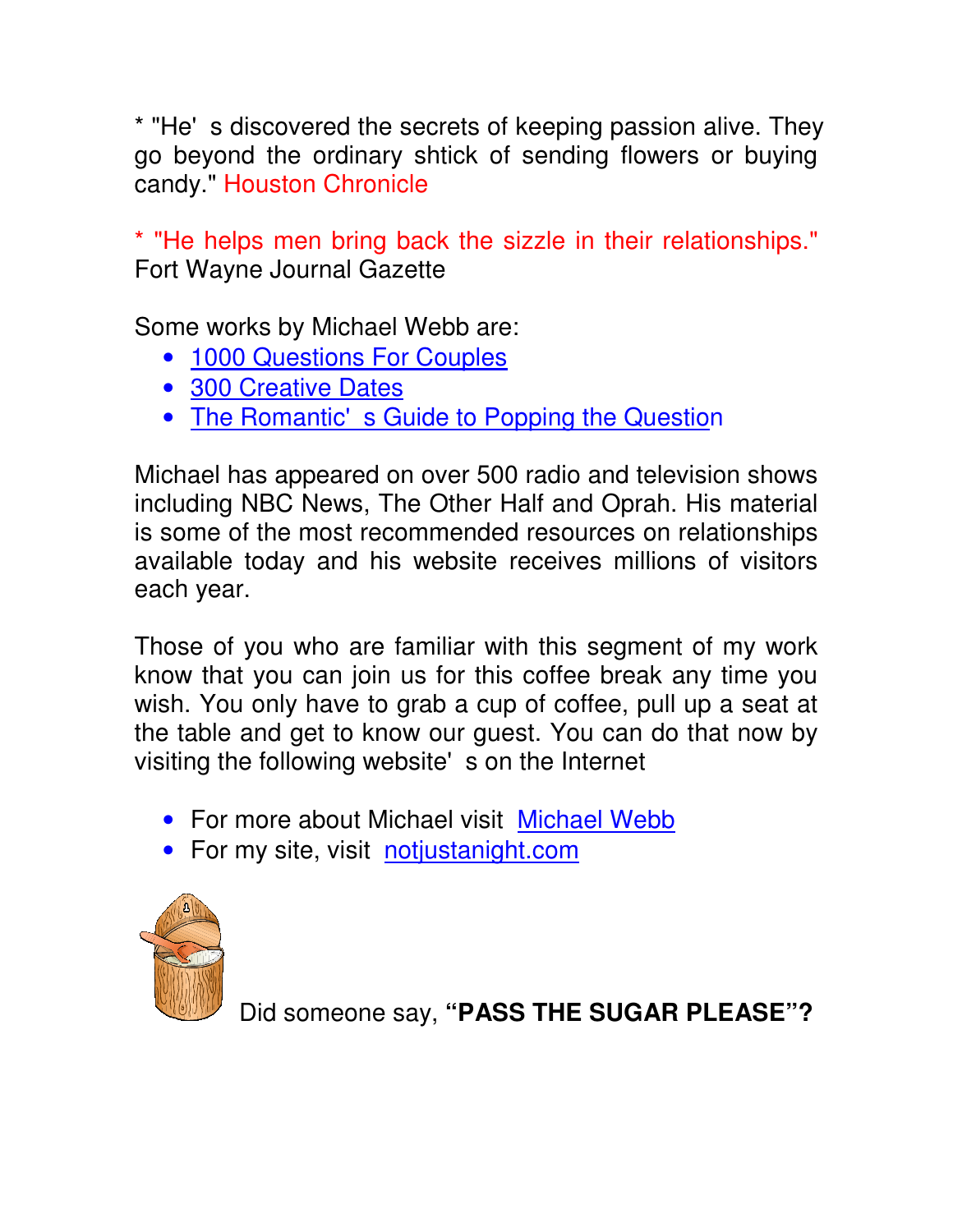

Here we discover the individuals with whom this author would be most honored to sit across from and enjoy a coffee break. I close all my writings with this entrance into **The Coffee Shop of Make-Believe** to introduce my readers to another Success Mentor for life empowerment. That person's presence at the table would be **Sugar For My Coffee**!

He said, "Get off the treadmill and make progress in your life. Discover how to live the life you've always dreamed of".

We will meet our guest in a moment, but first I' d like for us to look at the word "dreamed". For many of you reading this, your dreams about life have been replaced with dread. Instead of living the life you've dreamed about, you have been living the life you've dreaded. With this understanding, our guest this month issues the above challenge to us all.

Today's coffee break guestMr. Chris Widener

Chris is the President of Made For Success and Extraordinary Leaders. These two companies are helping individuals and organizations to achieve their dreams by succeeding in all areas of life. Chris Widener is:

• **A Family Man:** Chris is married with four children and attributes his many successes to his personal life.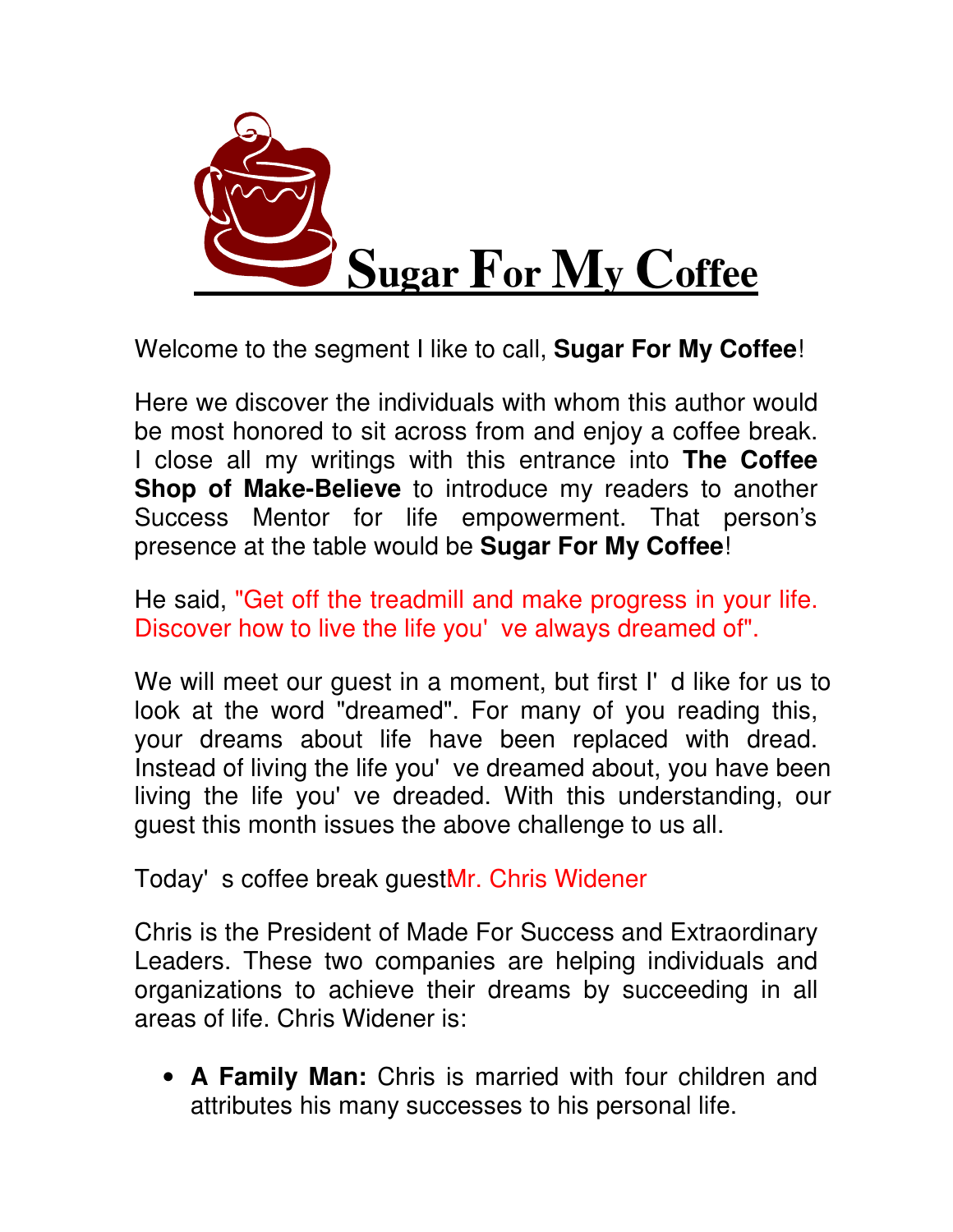- **A Featured Man:** He has been the featured speaker at major events and has shared the platform with many influential people including U. S. Presidential candidates, best selling authors, professional athletes and nationally known television news anchors.
- **A Fresh Perspective Man:** One of the greatest things I have learned about success in life came from Chris Widener. He said that success is defined as, "The balanced achievement in all areas, not the overachievement in one area."

His perspective is about achieving success in all areas of life, not just business. This is why I like Chris Widener so much. His message is not just about leadership, it's about life.

Some works by Chris Widener are as follows:

- [Live The Life You've Always Dreamed O](http://madeforsuccess.com/live.asp?aff=193)f
- Total Success For Teens
- Bringing Balance to a Chaotic Life

Those of you who are familiar with this segment of my work know that you can join us for this coffee break any time you wish. You only have to grab a cup of coffee, pull up a seat at the table and get to know our guest. You can get to know our guests and the things made available for your empowerment by visiting the following Website on the INTERNET.

- For Chris Widener, [visit here.](http://madeforsuccess.com/default.asp?aff=193)
- For my site, visit notiustanight.com

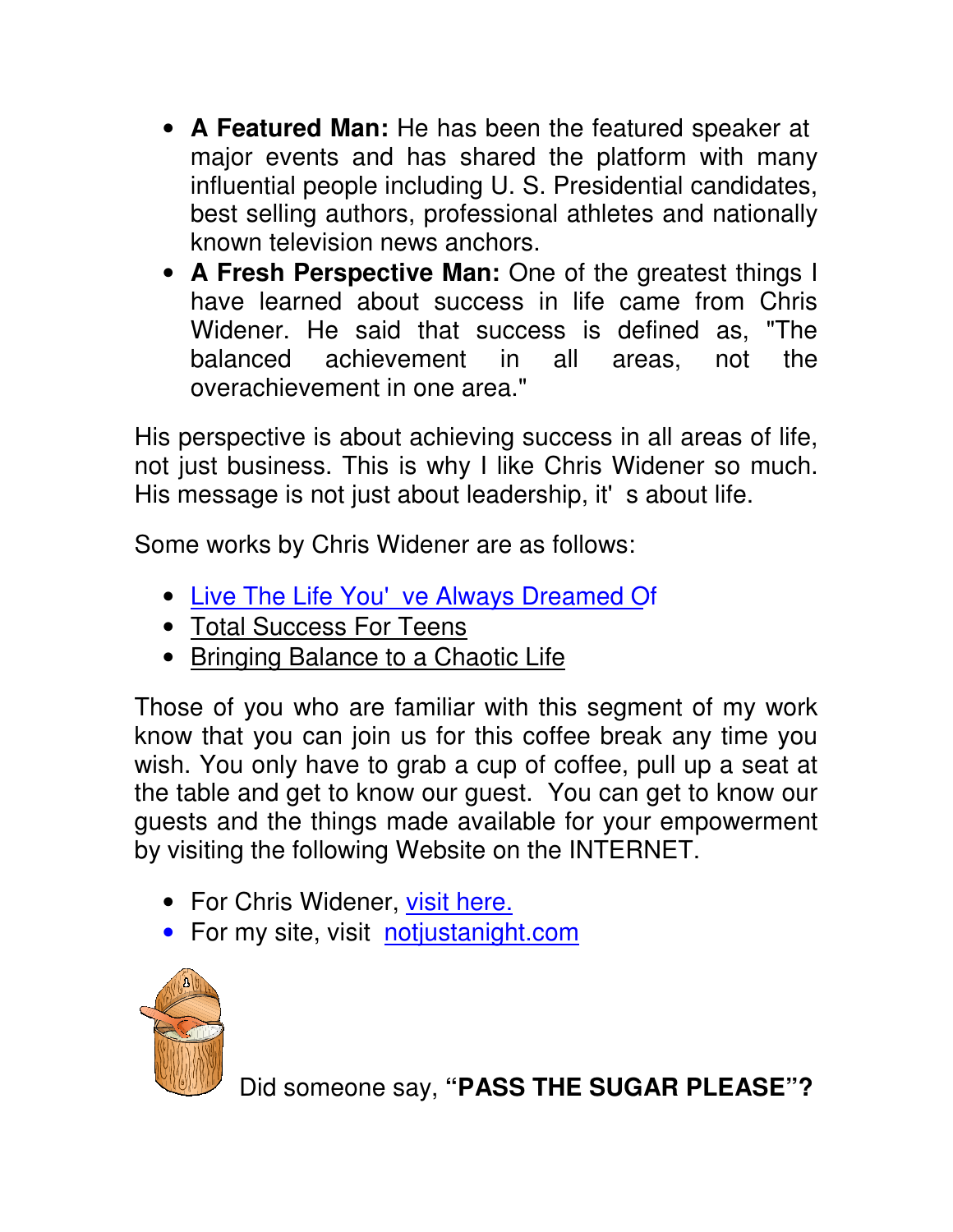

Here we discover the individuals with whom this author would be most honored to sit across from and enjoy a coffee break. I close my writings with this entrance into **The Coffee Shop of Make-Believe** to introduce my readers to another Success Mentor for life empowerment. That person's presence at the table would be **Sugar For My Coffee**!

He said, "Be totally honest with yourself. Your time on earth is limited. Isn't it time you made the most of it?"

Our guest in the Coffee Shop this issue reflected on the dash seen on tombstones in a cemetery and was faced with this sobering and life-changing thought.

He said, "Are you living the dash or are you dashing to live.... It is startling to realize that a person's whole life can be summed up in a little dash connecting two numbers.... we don't get to decide on the two numbers, but we do get to decide on the dash."

He sat down and wrote the book, *"One Month To Live - Thirty Days to a No Regrets Life"* It became a thirty day challenge inspiring people all around the world to Live Passionately. Love Completely. Learn Humbly. Leave Boldly.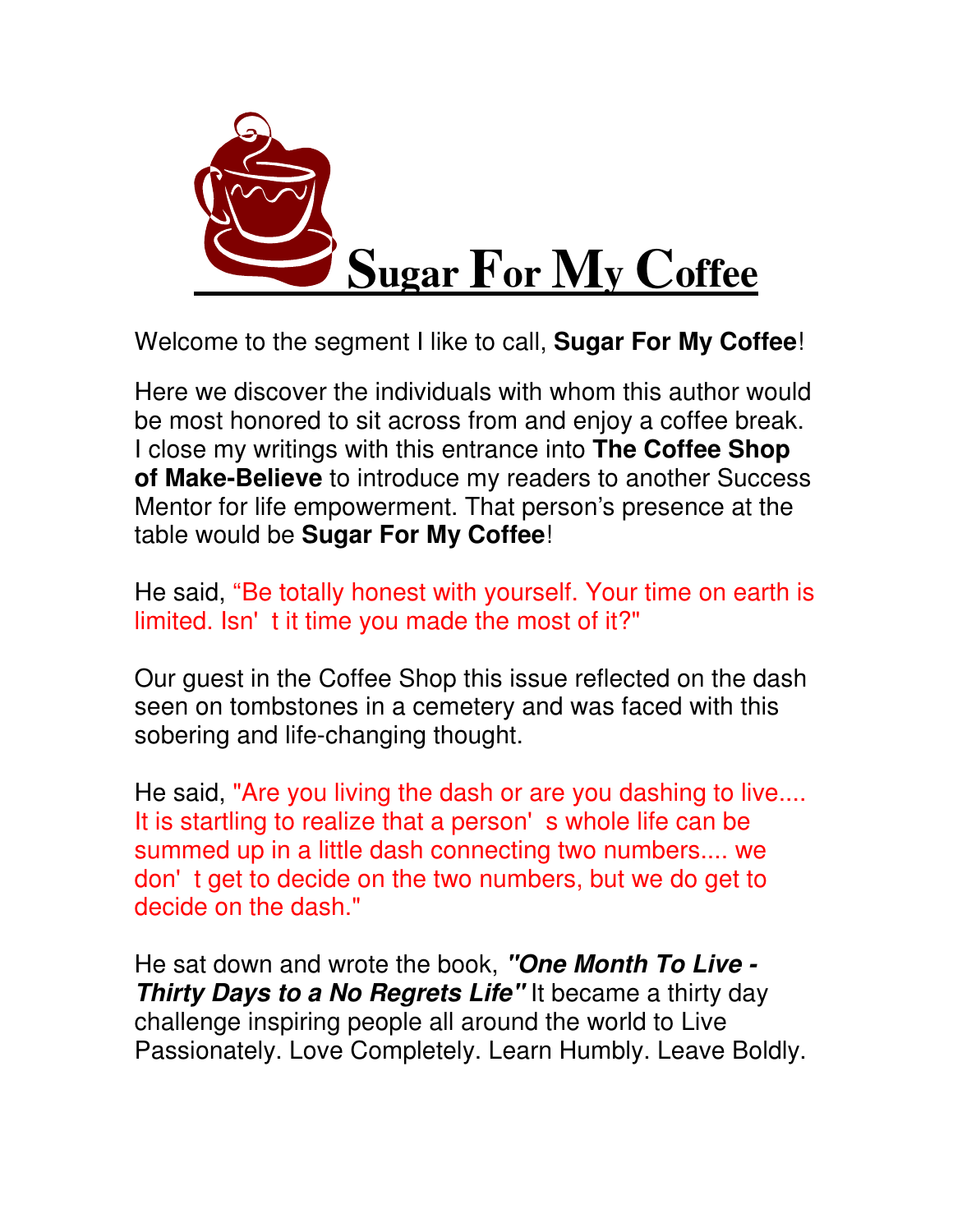Our guest today in the Coffee Shop: Kerry & Chris Shook

Kerry & Chris Shook founded Fellowship of the Woodlands in 1993 with eight people. Since then, the church has grown to over 15,000 people in attendance each weekend, becoming one of the largest and most influential churches in America. Kerry & Chris:

- Have been married for nearly 25-years and have four children
- Their weekly television program is broadcast to millions of viewers. It can be seen in all 50 states and over 200 countries worldwide.

I may never be privileged enough to sit personally with Kerry and Chris Shook for coffee. At least in The Coffee Shop of Make Believe we get to. Right?

Those of you who are familiar with this segment of my work know that you can join us for this coffee break any time you wish. You only have to grab a cup of coffee, pull up a seat at the table and get to know our guest. You can get to know our guests and the things made available for your empowerment by visiting the following Website on the INTERNET.

- Click here on their name to visit [Kerry & Chris Shook](http://www.onemonthtolive.com/)
- For my site, visit notiustanight.com

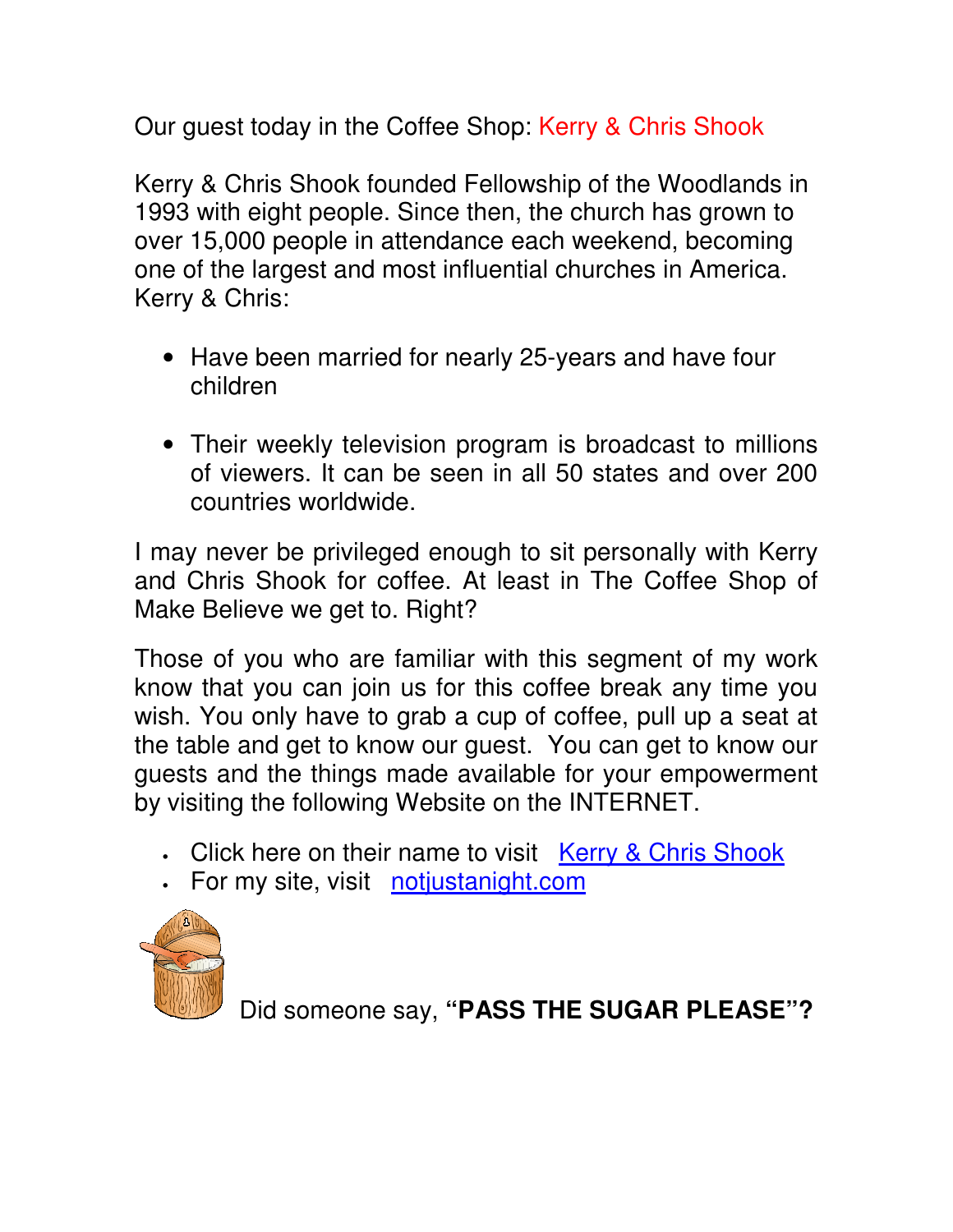

This concludes our visit to, **"The Coffee Shop of Make-Believe".** We hope you have found your time spent here worthwhile and life empowering.

Remember, each month you can join us for coffee, along with our growing base of visitors from all over the world, simply by subscribing to our FREE **"Sugar For My Coffee"** Newsletter.

That Newsletter is available, and **"The Coffee Shop of Make-Believe"** is open at:

<http://advice-for-lifetime-relationships.com/newsletter.html>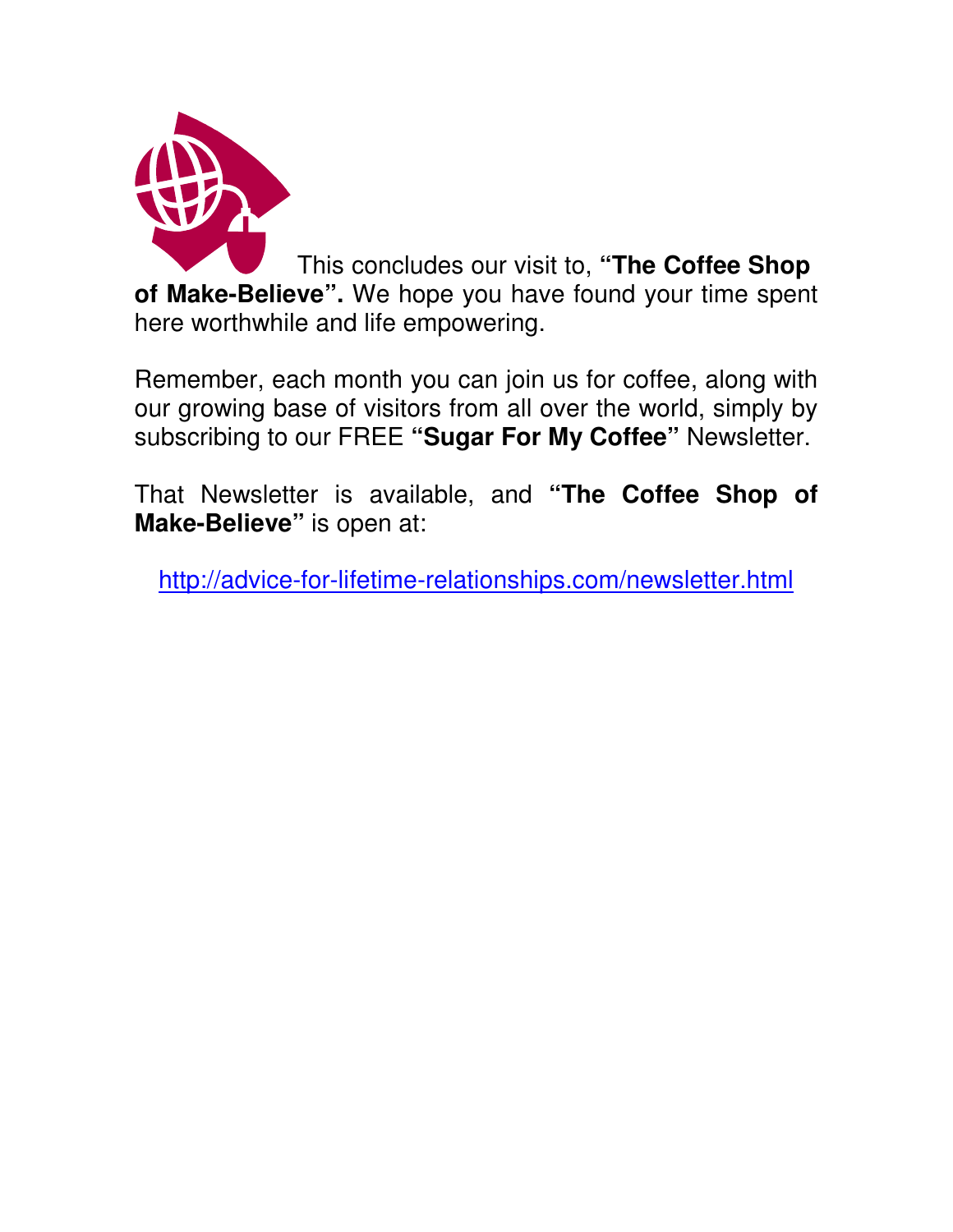## **Other Works by Stanley J. Leffew:**



The desire for finding love and lasting relationships is an on-going passion for most people in our society. However, it is still a challenge for many, and building love to last a lifetime is even a greater challenge.

This desire for finding love relationships that have depth and meaning gave birth to this e-book titled,

#### **"How to Be Wanted for a Lifetime of Nights and Not Just a Night of a Lifetime"**

This e-book about finding love that will last has been a resource tool since its inception to help navigate a path through all the relationship confusion that abounds today. After all, finding love and relationships that last a lifetime is a noble pursuit. When it comes to relationships, finding love that last a lifetime is what our hearts long fore and we have been created to seek. We believe this message just might be the message needed to make a difference in the lives of many all over the world.

#### **What others are saying:**

"It is concise and to the point. It is thought provoking and will make you ask questions of yourself. You will start to examine your own life and relationships. It is well written with insightful information." **Ricky. D., Tennessee**

"I lost the printed version of this e-book to my teenage daughter upon bringing it home and she wouldn't give it back until she read it from cover to cover." **K. C., Georgia**

For more on this resource visit [notjustanight.com](http://www.advice-for-lifetime-relationships.com/lasting-relationships.html)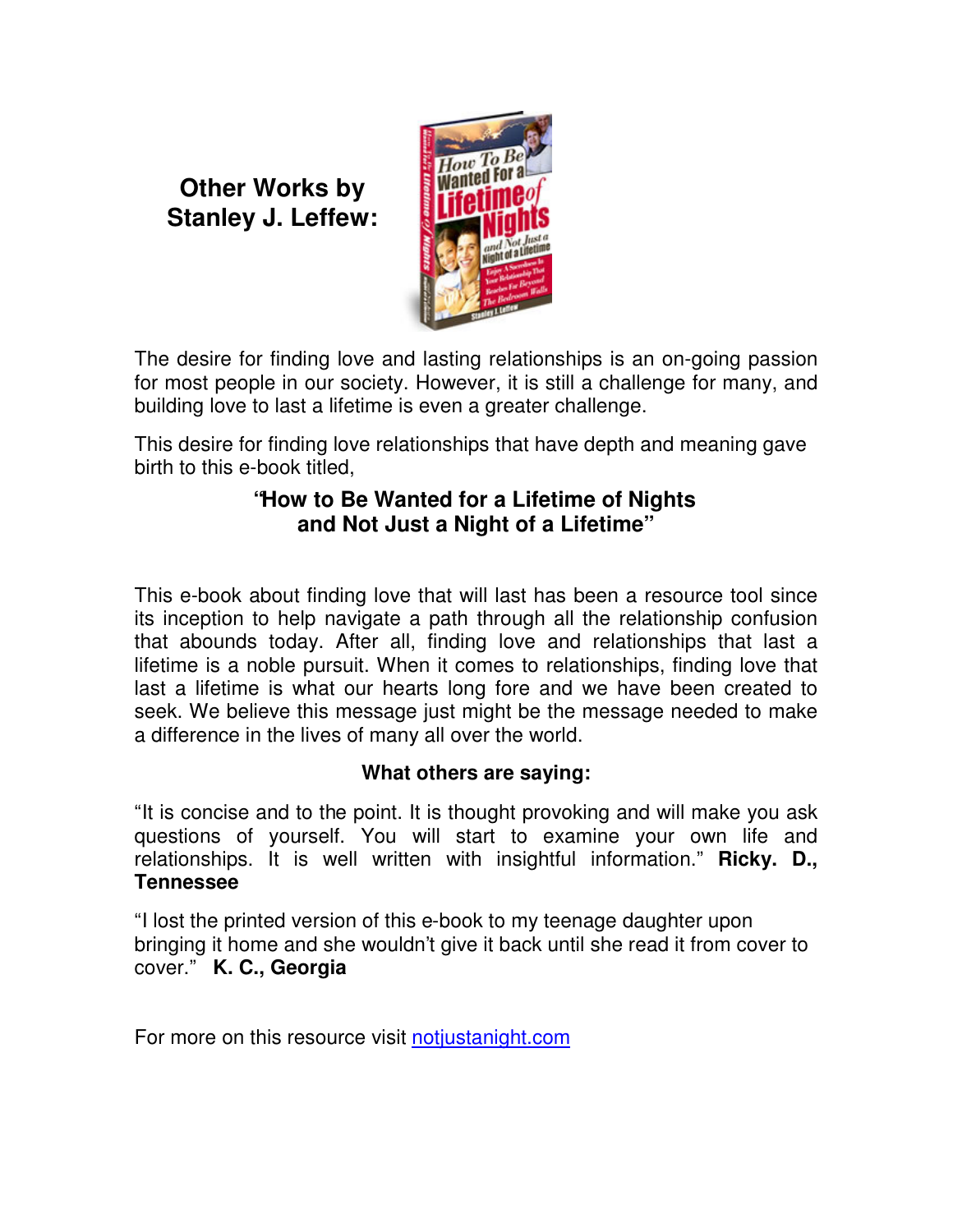

#### **This brand new e-book is now available at our website.**

**"Beauty Also Wears Clothes –** *101 Reflections On Becoming What Others LOOK FOR in Life and Relationships, Not Just What They LOOK AT*"

This e-book resulted from a couple of different contributing factors: the attitude many have about relationships and the misconception in our culture about beauty.

When putting this e-book together, I really struggled with what to title it. Some of the titles I came up with were, *"Beauty Beyond The Body"*, *"Beauty Is An Inside Job", "Attraction May Get You In The Game, But Who You Are Gets You To The Championship."* I even came up with a parody, *"Beauty Comes From The Inside, But I Can't See It For All These Half-Naked Bodies."*

What is beauty? What do you ascribe to as beauty?

There are many who spend countless hours, days and even years trying to be externally classified as beautiful, but comparatively, little time ascribing to real beauty that truly reflects the person they are. People like this strive to capture attention by being someone others LOOK AT, but fail to really focus on becoming the person others LOOK FOR in life and relationships.

That's what this e-book is about. It is written to help people move beyond the focus of just being a physical attraction to someone to a focus on what will also help them keep the one they attract. After all, attraction may get you in the game, but the person you are is what gets you to the championship.

In our society we all know that skin is in, but what I am trying to reveal is that beauty also wears clothes. This is why I titled this e-book, "**Beauty Also Wears Clothes** - *101 Reflections On Being What Others LOOK FOR in Life and Relationships, Not Just What They LOOK AT*."

You can find out more at [notjustanight.com](http://www.advice-for-lifetime-relationships.com/lasting-relationships.html)